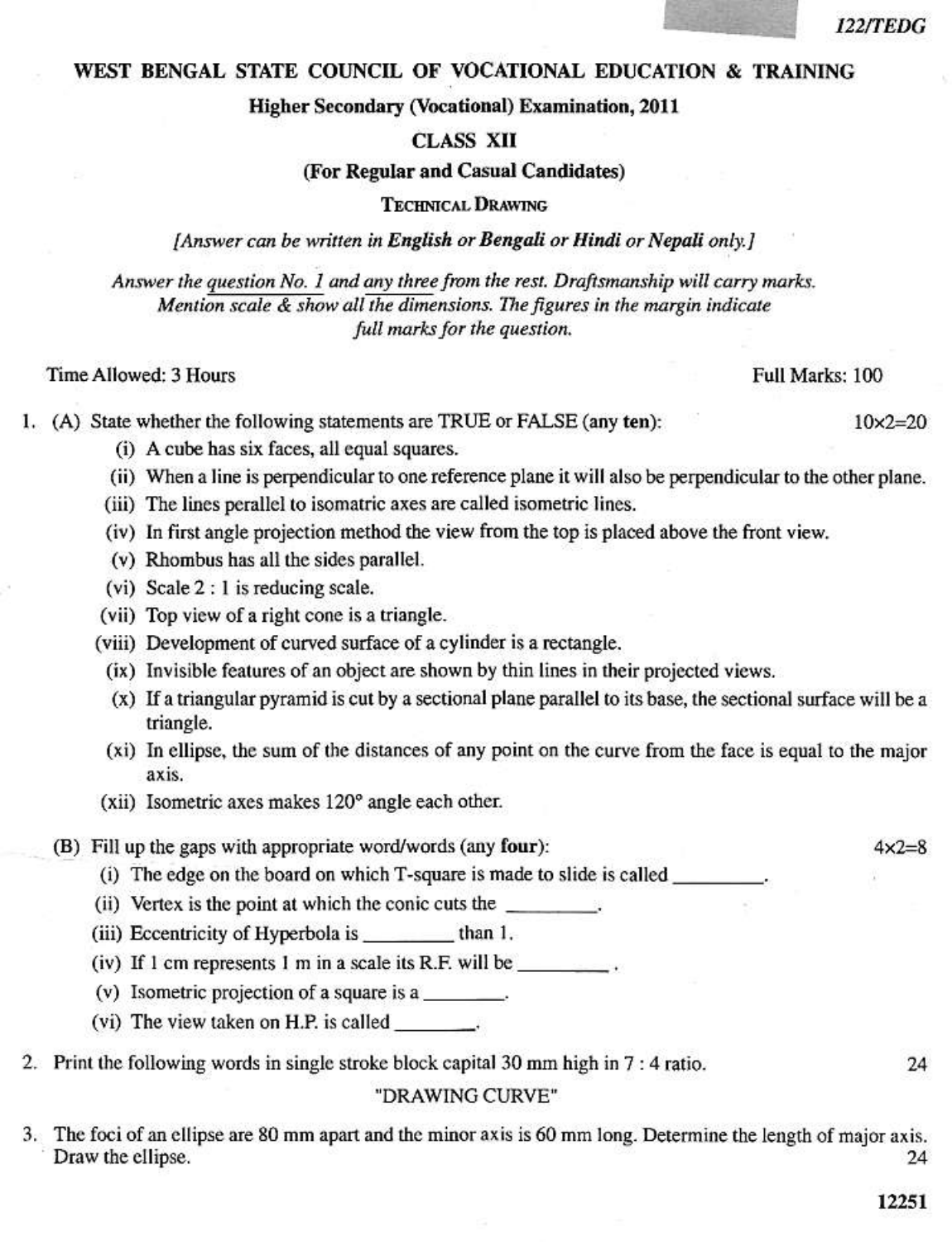- 4. On a map, the actual distance of 5 m is represented by 25 mm Calculate the R.F. of the scale. Construct a diagonal scale to read from single decimeter to 30 m at a time. Mark on the scale a distance of 19.6 m. 24
- 5. A triangular prism of 30 mm side and 50 mm long height rests on one of its edge on H.P. with base making 30° with H.P. and its axis parallel to V.P. Draw its top view and front view. 24
- 6. A square prism base, side 35 mm and axis 110 mm long resting on its base in the H.P. The edges of the base are equally inclined to V.P. It is cut by a section plane perpendicular to the V.P. and inclined 60° to the H.P. and bisecting the axis. Draw the front view, sectional top view and true shape of the section. 24
- Develop the lateral surface of the square prism that will remain after being cut by the section plane as stated in 7. 24 question No. 6.

## [Bengali Version]

### (Students are advised to read the English Version also.)

াবাংলা অথবা ইংরাজী অথবা হিন্দী অথবা নেপালীতে উত্তর লেখা যাবে।]

(Draftsmanship-এর জন্য নম্বর আছে। Scale ও সমস্ত Dimension উল্লেখ করতে হবে।)

### প্রথম প্রশ্নটির উত্তর দেওয়া আবশ্যিক।

পরবর্তী প্রশ্নগুলোর মধ্যে থেকে যে কোন তিনটি প্রশ্নের উত্তর দাও।

- ১। (ক) সত্য/মিথ্যা লেখ (যে কোন দশটি)ঃ
	- (i) একটি cube-এর ছয়টি তল, সবণ্ডলিই সমান বর্গক্ষেত্র।
	- (ii) যদি একটা সরলরেখা একটি reference plane-এর উপর লম্ব হয়, তবে সেটি অপর reference plane-এর উপরও লম্ব হবে।
	- (iii) Isometric axes-এর সমান্তরাল রেখাগুলিকে Isometric line বলে।
	- (iv) First angle projection পদ্ধতিতে উপর থেকে দেখা view, front view-এর উপরে স্থাপন করা হয়।
	- (v) রম্বসের সমস্ত বাছই সমান্তরাল।
	- (vi) (क्षण २: ३ २ व्ल reducing scale ।
	- (vii) একটি right cone-এর হল top view হল একটি ত্রিভজ।
	- (viii) একটি cylinder-এর বক্রতলের development হল একটি আয়তক্ষেত্র।
		- (ix) কোন বস্তুর যে অংশ দেখা যায় না, তাকে ড্রয়ংই-এ thin line দিয়ে দেখানো হয়।
		- (x) একটি right triangular pyramid-কে তার ভূমির সমাস্তরাল করে কাটা হলে, তার sectional অংশটি একটি ত্রিভুজ হবে।
		- (xi) Ellipse-এর curve-এর উপর কোন বিন্দু থেকে তার ফোকাল-দ্বয়ের দূরত্বের যোগফল তার major axis-এর সমান।
	- (xii) Isometric axes পরস্পর 120° কোণে অবস্থান করে।
	- (খ) শন্যস্থান পুরণ কর (যে কোন চারটি) ঃ
		- (i) বোর্ডের যে অংশে T-square slide করে তাকে বোর্ডের বলে।
		- (ii) Vertex হল সেই বিন্দু যেখানে conic \_\_\_\_\_\_\_\_ কে ছেদ করে।
		-

 $8x2=b$ 

20x5=50